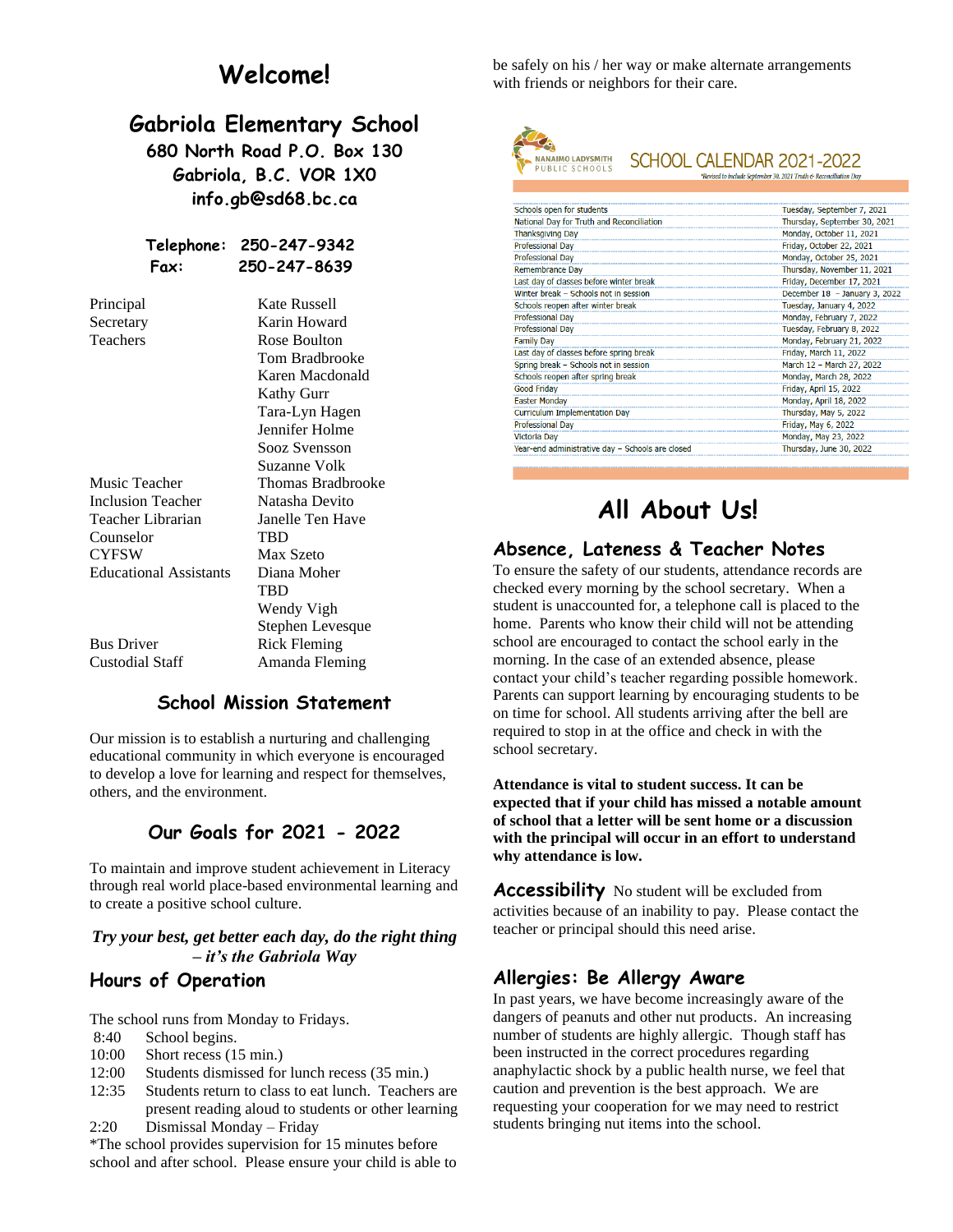### **Art Program**

Art Program is an extra-curricular activity offered. This school/community program has been designed to teach students the language of Art while developing their creativity. This program runs after school from January to March. Artists from the community are invited to share their skills with our students.

# **Student Recognition**

Students will be recognized for a variety of academic, sport, or positive behaviours at the weekly Gatherings on Monday mornings. **Gatherings and assemblies will take place virtually to begin with and will then move to small group and then larger group in person meetings as restrictions loosen.**

# **Booster Seat Legislation – Field Trips**

Effective July 1, 2008, Children must ride in booster seats until they are a minimum of 4 ft, 9 inches tall, or a maximum of 9 years old.

# **Bus Information**

Some important points are:

- The proper conduct of children on the bus is the responsibility of students and parents/guardians.
- Schedules are approximate, and students need to be at the bus stop five (5) minutes before the scheduled pick-up time. The bus cannot wait for those who are late.
- If the bus is more than 20 minutes late, students should return home.
- At dismissal time, students are asked to line up, single file, around the corner of the gym, alongside the fence and avoid running out onto the parking lot.
- Students may not have anything in their possession that may cause injury to anyone on the bus. The Motor Vehicle Act prohibits scooters, skis and poles, toboggans, sleds, skateboards, hockey sticks, etc. on the regular school bus. Musical instruments that fit comfortably on a student's lap and skates with guards in a gear bag may be transported in the passenger compartment of a regular school bus.
- **All students require the use of ZPass to ride the bus.** Registration is available on SD 68 website – transportation. Every year families must sign up again. The first card is issued for free but please note that if cards are lost there is a \$10 replacement fee.

### **Educational Assistants**

These staff members are trained paraprofessionals and are allocated to the school. The principal, together with the school-based team, is responsible for their assignment to students and classrooms.

### **Class Placements**

The staff works carefully to discuss the best placement for students. The following criteria are considered: balancing number of boys and girls, peer interactions, friendships and support groups, a mix of ability levels, learning styles,

special needs, maturity level, work habits, physical and intellectual growth, contractual agreements, and educationally relevant information from parents. Previous teachers who are most familiar with the students make recommendations, but ultimately, class placement is the principal's decision and responsibility. Parents who have specific questions and/or concerns may discuss their child's future academic and behavioral needs with their classroom teacher.

# **Clubs / Athletic Teams**

School clubs are formed as students, teachers and parents express an interest. Clubs have included Drama, Art, Chess, Choir, Knitting, Garden and Science club, and Environmental club. Athletic teams may include cross country running, football, volleyball, basketball and track and field.

### **Communication Channels**

A parent can find out what's going on at the school by:

- Going to Parent Advisory Council (PAC) meetings
- Reading class/school newsletters/emails
- Reading notices on bulletin boards
- Accessing the district, school and PAC websites
- Weekly "This Week at GES" emails
- Emails from teacher or principal

And when in doubt, phone the teacher or the principal. We welcome your calls.

### **Computers**

Students will have the privilege of using technology (computers, iPads, Smartphones) throughout the year. The technology you will engage with will be used as a tool to showcase your learning in unique and differentiated ways. Technology is not a toy; it is a tool to help you learn. Parents are asked to sign a form to grant students permission to use the Internet. It is a privilege to use technology. If one does not follow the technology user expectations one will not be able to use any technology.

### **Dress Code**

**There are lots of ways to dress for school …**



**… Student are allowed to wear anything they choose so long as it conforms with the school Code of Conduct requirements for the intended activity\* and does not promote drugs or alcohol, display offensive images or language, or encourage discrimination.** 

\* Please dress for the weather – we are a place-based school and we go outside often as part of our regular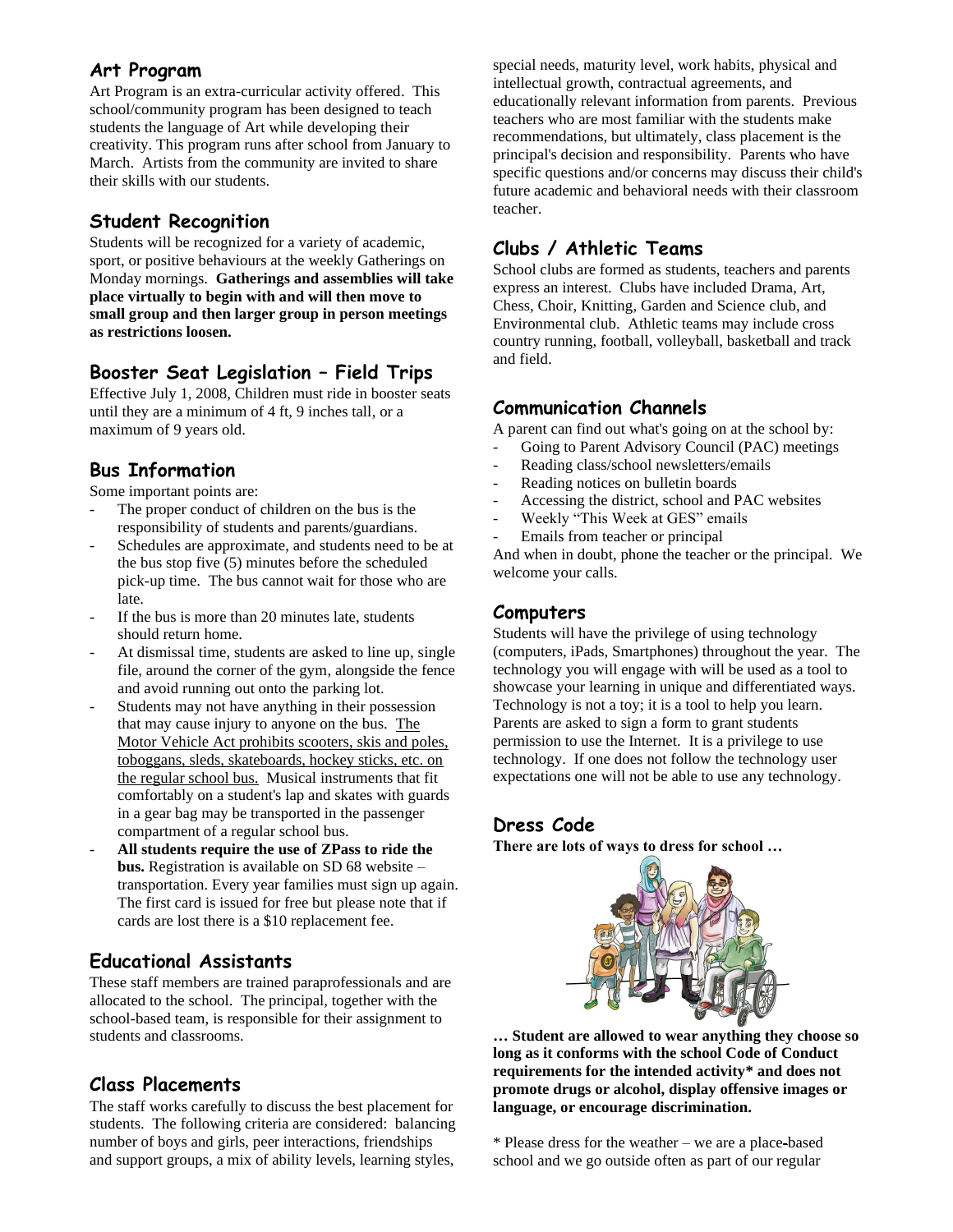school program. Student's clothing must be appropriate for the activity including suitable footwear such as in-door runners for PE and durable outside shoes for recess and outside learning activities.

### **Counseling Services**

The counseling services at Gabriola Elementary provide support for children and/or their caregivers. For example, students may need help managing inappropriate behavior, social skills development, friendship concerns, bullying, emergency support, social/emotional support, and family separation or divorce. Parents can contact the counselor, the child, youth and family support worker (CYFSW) or the classroom teacher directly to request service. A referral form is filled out and approved by parents/guardians, and the counselor/CYFSW will meet with parents/guardians to clarify the services available. In addition to direct counseling, the counselor is a qualified teacher of classes related to career planning, personal planning and social responsibility, among other subject areas.

# **Cultural Events**

Performing artists and authors are brought into the school for the benefit of all students. Presentations may include drama, puppetry, dance, music, pantomime, and storytelling. These events are often provided through support from the school PAC and district.

# **Custody Information**

When a legal custody agreement is in place, the school requires a copy. Should the agreement change, the school needs a copy of the new agreement. Please make an appointment with the principal in the event there are such issues or disputes so that we all have a clear understanding of the situation.

# **Dogs at School**

On those rare occasions when dogs come onto the school grounds, it is important they be kept on a leash at all times. dogs are not to run free. If the dog's visit is part of a classroom event, it is advisable for students to meet the dog on the covered patio. Dogs should not be in the building unless they are a "working" dog as in the case of a Seeing-Eye dog.

# **Electronic Games & I-PODs**

Teachers may have different rules within their classrooms regarding games, phones, and I-PODS but there are some standard expectations. Students are strongly encouraged to leave their electronic gadgetry at home to prevent issues about loss or theft. A few students require cell phones to communicate with parents/caregivers before or after school, but the phones must be turned off during school hours. Electronics are not to interfere with instruction. Student use of personal cameras is discouraged due to potential confidentiality concerns. Use of electronics during school breaks is not allowed unless consent is given by the principal. The school is not responsible for lost or stolen personal items.

# **Extreme Weather/Power Outages**

The weather is the determining factor as to when children should be picked up in case of a power outage. When it is warm outside, the students are able to remain at school. The water supply has been designed to gravity feed toilets in the event of power outages and therefore, bathroom use and sanitation is not an issue. However, with no heat, the building cools very quickly during the winter months and the emergency lighting only provides light for a short period of time. There is the possibility that in a prolonged power outage the school may need to be closed so it is prudent for parents to check in with the school on those occasions. Information is posted on the school district website, [www.sd68.bc.ca,](http://www.sd68.bc.ca/) on local radio stations and is sent via the school messenger system.

### **Head Lice**

Head lice are insects that live in human hair. Tiny and hard to see, they bite scalps to feed, irritating the skin and making it itchy. Lice lay eggs (nits) on hair strands close to the scalp. Nits are usually found above and behind the ears, and at the nape of the neck. Unlike dandruff, nits cannot be brushed off. Head lice do not carry disease, nor do they mean a child is dirty. Anyone can be infested. Early treatment will prevent this problem from spreading. After treatment, it is preferred that the nits are removed. Re-infestations are easier to detect if nits from the previous infestation are completely removed. As well, none of the lice shampoos are 100% effective. If a nit survives, one louse can lay up to 350 eggs in 3 weeks. The public health nurse strongly recommends the "wet-comb" method which uses conditioner (immobilizes the lice) and a lice comb. For more information about the wet-combing method, please contact the school.

# **Scent-Free**

Gabriola Elementary School is a scent-free environment. As sources of indoor air pollutants include, among other things, personal care products (ie scented products), staff, students, and visitors are asked to refrain from using such items.

# **Illness: Staying Healthy and Keeping Others Healthy**

The Vancouver Island Health Authority recommends the following precautions:

Cover your cough or sneeze with your arm or shoulder

- Wash your hands often with soap and water, especially after you cough or sneeze. Alcohol-based hand gels are also effective when not able to wash your hands with soap and water.
- Avoid touching your eyes, nose or mouth. Infections can spread that way.
- **If you develop any COVID-19 symptoms, have travelled outside Canada in the last 14 days, or were identified as a close contact of a confirmed case or outbreak, you MUST stay home and limit contact with others to keep from infecting them.**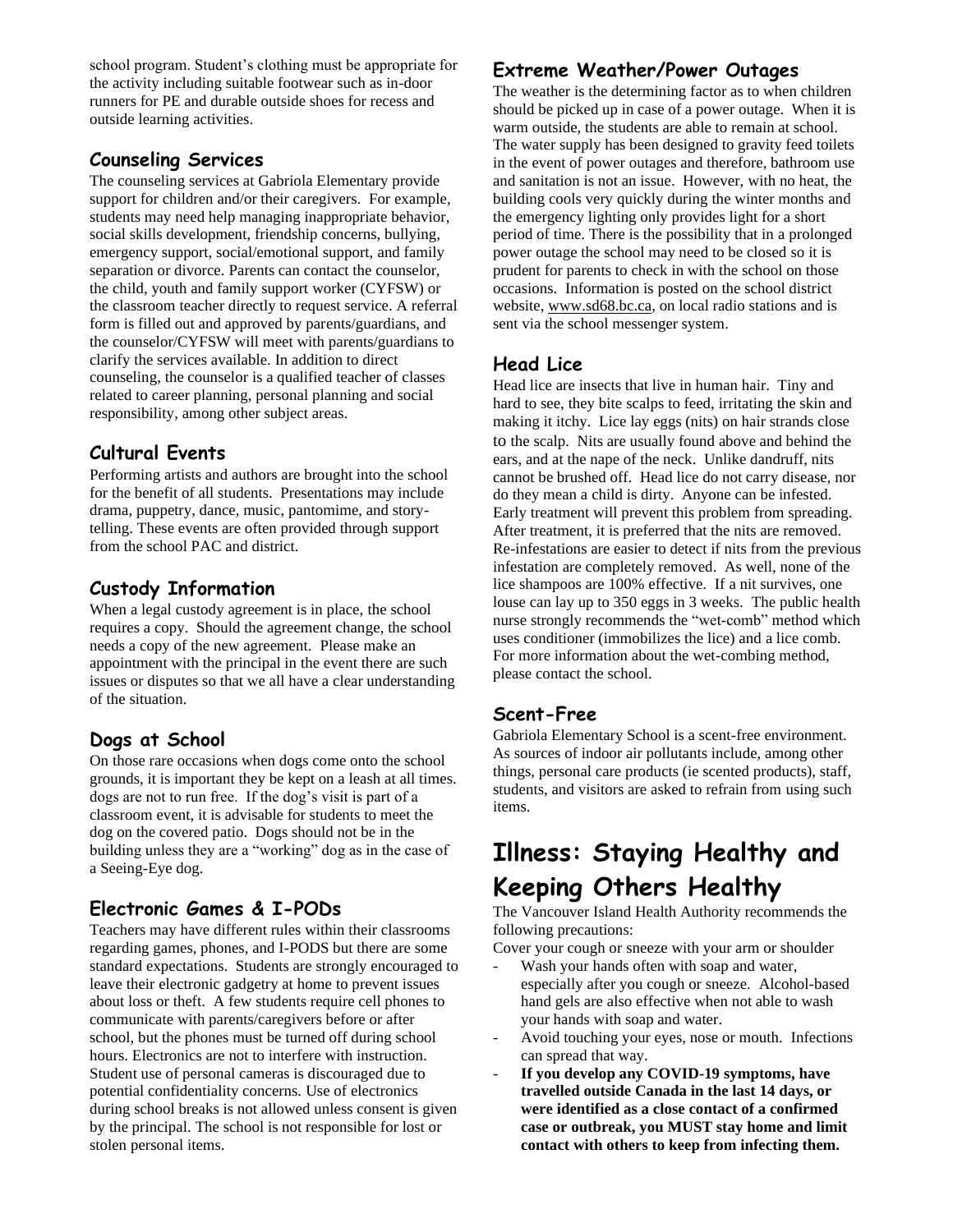- Parents are to complete a health check on their **child(ren) each day assessing for symptoms of common cold, influenza or COVID-19 prior to going to school.**
- Seek assessment by a health-care provider to determine cause of symptoms.
- Let the school know the nature of your child's illness.

### **Library**

All classes come regularly to the Library. Thanks to the Gabriola PAC, the library has become a much-celebrated spot in our school. It is bright and inviting. Parents are welcome to become "users" of the library. Through support from the PAC, the GES library has a growing "parent" collection.

#### **Nutrition Guidelines**

Gabriola Elementary School promotes a healthy active lifestyle through our food program, nutrition education, Action Schools Program and physical education. Our school has incorporated Canada's Food Guide to healthy eating and focuses on serving nutritious food during classroom and school functions.

### **Parent Advisory Councils (PACs)**

In 1989 the School Act established Parent Advisory Councils (PACs) as the official representative of the parent voice in the public education system. The Act states that there shall be only one PAC for each school, and that through its elected officers, the PAC may advise the School Board, the principal and staff on matters pertaining to the school.

#### **Gabriola PAC**

All parents and legal guardians of students registered at Gabriola Elementary are the voting members of the Gabriola Parent Advisory Council (GPAC)

#### **District PAC**

Our District PAC (DPAC) represents collective parental views in District #68 to the School Board and to BCCPAC. The DPAC also assists parents and PACs in accessing the system, liaises with partner groups and community organizations, and organizes activities to inform parents. **Provincial PAC** www.bccpac.bc.ca 604-687-4433

#### **Parking**

- All vehicles enter at the south end of the circle drive and exit at the north end.
- Drop students off at the gym side (gravel parking lot) of the building so they may walk around to the rear of the building where supervision is provided.
- When possible, students are asked to use their classroom doors for entrance and exit to the building.
- Please do not park in the bus lane or handicapped spots and keep the bus and fire lanes clear at all times.
- Please do not use staff parking in front of the school.
- When parking on the gravel area by the forest, **please leave the space by the trees open for turning.**

### **Report Cards**

In Nanaimo Ladysmith Public Schools, we have moved from a model of 'reporting to parents' to 'communicating student learning with parents' on an ongoing basis. We are supporting educators to provide parents with timely and responsive communication of student learning throughout the year, following district policies and procedures. Parents will receive two written reports (Progress Report in January and Summative Report in June) that include descriptive written comments and a summary of student progress. Student progress will be reported in relation to widely held grade level expectations and the Learning Standard's from the Redesigned BC Curriculum. Parents will also receive 'Ongoing Communications of Student Learning' a minimum of 3 times per year in each of the core subject areas (Language Arts, Mathematics, Social Studies & Science), that adhere to the following four criteria: includes authentic evidence of learning, explicitly references the Learning Standards, includes student voice, and includes descriptive feedback.

### **School Supplies**

Students need to have regular supplies (pencils, paper, etc.) and appropriate gym shoes. This year we are continuing with the bulk-purchase plan where the school buys your child's school supplies and charges a \$40 fee per student. Financial assistance is available for parents for this fee, so please contact the classroom teacher, the principal or the family support worker if needed.

### **School Grounds/Boundaries**

Once students arrive at school, they are expected to remain on the school grounds unless they regularly go home for lunch. If students are leaving the school grounds for lunch or appointments, they must have a note for that day signed by the parent /guardian giving permission. The note must be shown/given to the secretary and classroom teacher. The students are expected to be respectful of the merchants, demonstrate knowledge of good nutrition when making purchases, and respect the environment by not littering. Boundaries at the forested edges of the school are marked by fences and orange dots painted on trees.

### **Snow Etiquette**

To prevent injury, throwing snow and snowballs is not permitted at school. Sliding is permitted only in a supervised sliding area. Students may use crazy carpets or their own plastic bags. The rule of thumb for choosing a slider is that it must "fold" or "bend".

### **Fort Building Code of Conduct**

- 1. Forts cannot be owned by anyone
- 2. Always be inclusive: Everyone can use all the forts.
- 3. Fort "Wars" are not allowed
- 4. Don't destroy other forts
- 5. Sticks are for building, only (no sword-fighting, etc.)
- 6. Never throw things, including pinecones.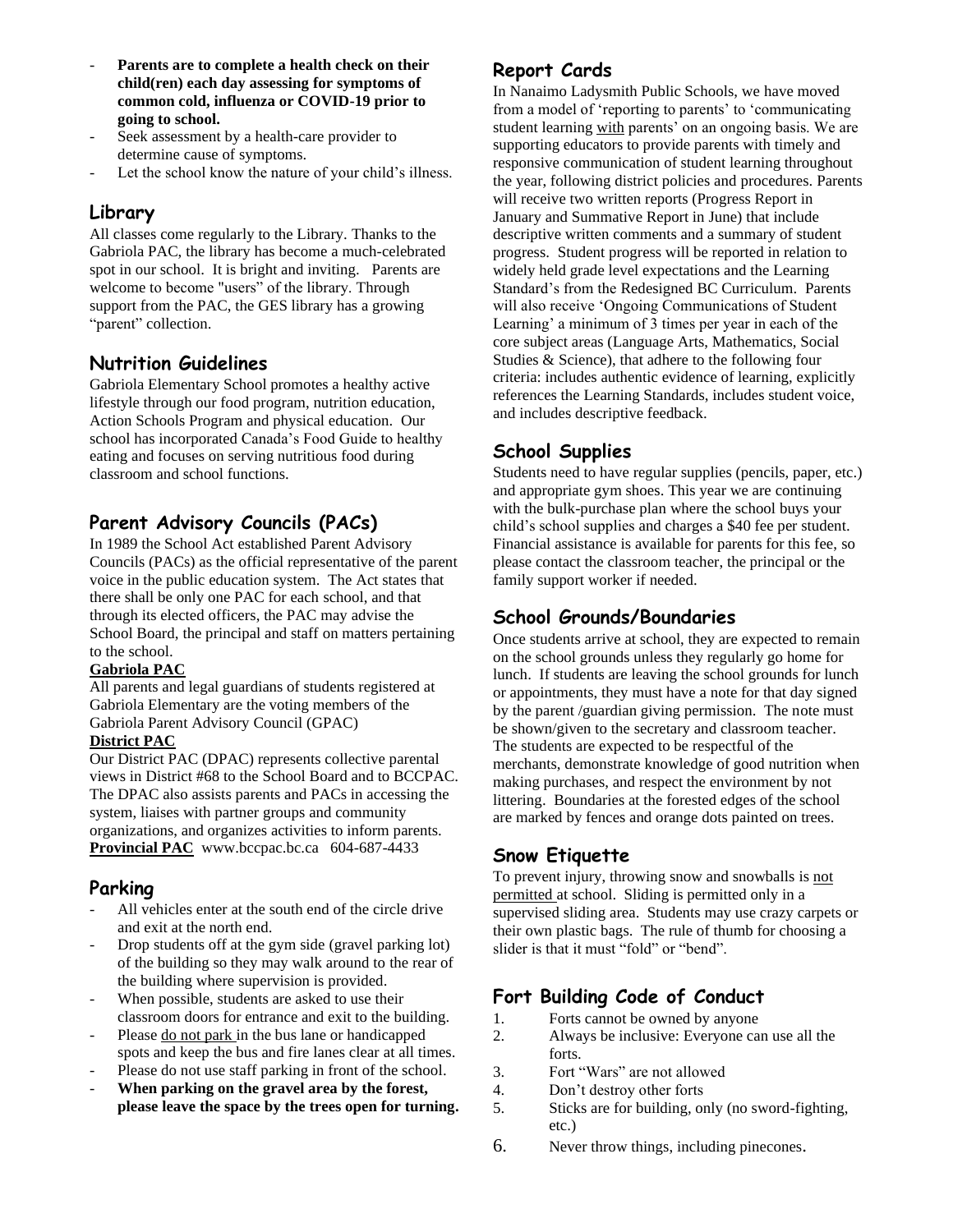### **Student Records**

Please let the school know when the student's address or telephone number changes. It is vital to keep records up to date so that school staff can contact parents as needed, particularly in an emergency. Students and parents are entitled to examine all student records while accompanied by the principal or his/her designate.

### **Student Leaders**

Students are involved in programs such as public address announcers, assembly set-up, office helpers, changing the road sign and so on.

### **Inclusion Support Services**

Support beyond the classroom is provided in these areas:

- Inclusion Support Teacher
- **Counselor**
- Child & Youth Family Services Worker (CYFSW)

If you feel your child would benefit from these services, please talk to your student's teacher who can refer the student for these programs.

The School District provides service on an itinerant basis to our school in the areas of:

- Speech and Language
- School Psychologist

Teachers for the visually and hearing impaired. Referrals are made through the "School-Based Team." This team consists of the principal, the inclusion support teacher, the counselor, the classroom teacher, and any

other people who are involved, including parents.

# **Telephone**

Students needing to use a telephone for emergency purposes must have a phone pass from their teacher and come to the office to have the secretary place their call. **The school secretary will only relay telephone messages of an urgent nature.**

*Please make after school arrangements prior to coming to school in the morning.* 

### **Welcome to Kindergarten**

The Ministry of Education is funding this program aimed at promoting readiness skills for 5-year olds. WTK is a one-time orientation opportunity usually held in May. Children and parents visit the school and have an opportunity to explore a variety of sample activities. Children leave with a bag of similar materials and books intended to be enjoyed over the summer.

### **Ready-Set-Learn**

The Ministry of Education is promoting closer connections between 3 and 4-year olds and school in their efforts to promote literacy. Watch for information about this year's RSL program in March or April.

#### **Wheels**

Scooters, skateboards, bicycles, and roller blades are great ways to get to school but please walk them when on school grounds. This is true before and after school. Bicycles can be parked in the bike racks in the treed area in front of the school.

Please remind your children that:

- All riders MUST wear a helmet
- Students must follow the 'rules of the road'

### **Volunteers in the School**

- Community volunteers, with teacher guidance, provide students with additional individual attention. Parents and community members interested in participating in our volunteer programs can register with the school. Volunteers are required to complete a criminal record check prior to participating in a school related activity.
- *Volunteers and parents are allowed in the building this year but need to make an appointment first and only go to the areas of the building required for your visit. Also, you will need to sign in and attest to the fact that you have completed a daily health check. All visitors must wear a mask prior to entering the school building.*

### **Notification / Communication**

In every case, the school strives to work with parents and staff to change unsuccessful behavior and to assist the student in becoming a socially responsible citizen.

Parents/caregivers are kept informed on a regular basis through the following means:

- Telephone calls home
- Emails
- Letters home
- Think Sheets, routinely sent home, signed, and returned the next day
- Referral Sheets, routinely sent home, signed, and returned the next day
- School-based Team meetings
- Report cards
- Ongoing communications

#### The Community

On an "As-Needed" basis respecting right of privacy

School District Officials are kept informed through:

- Suspension reports
- Unofficial reports

#### Police and/or other agencies as required by law

- Phone
- Letter
- In Person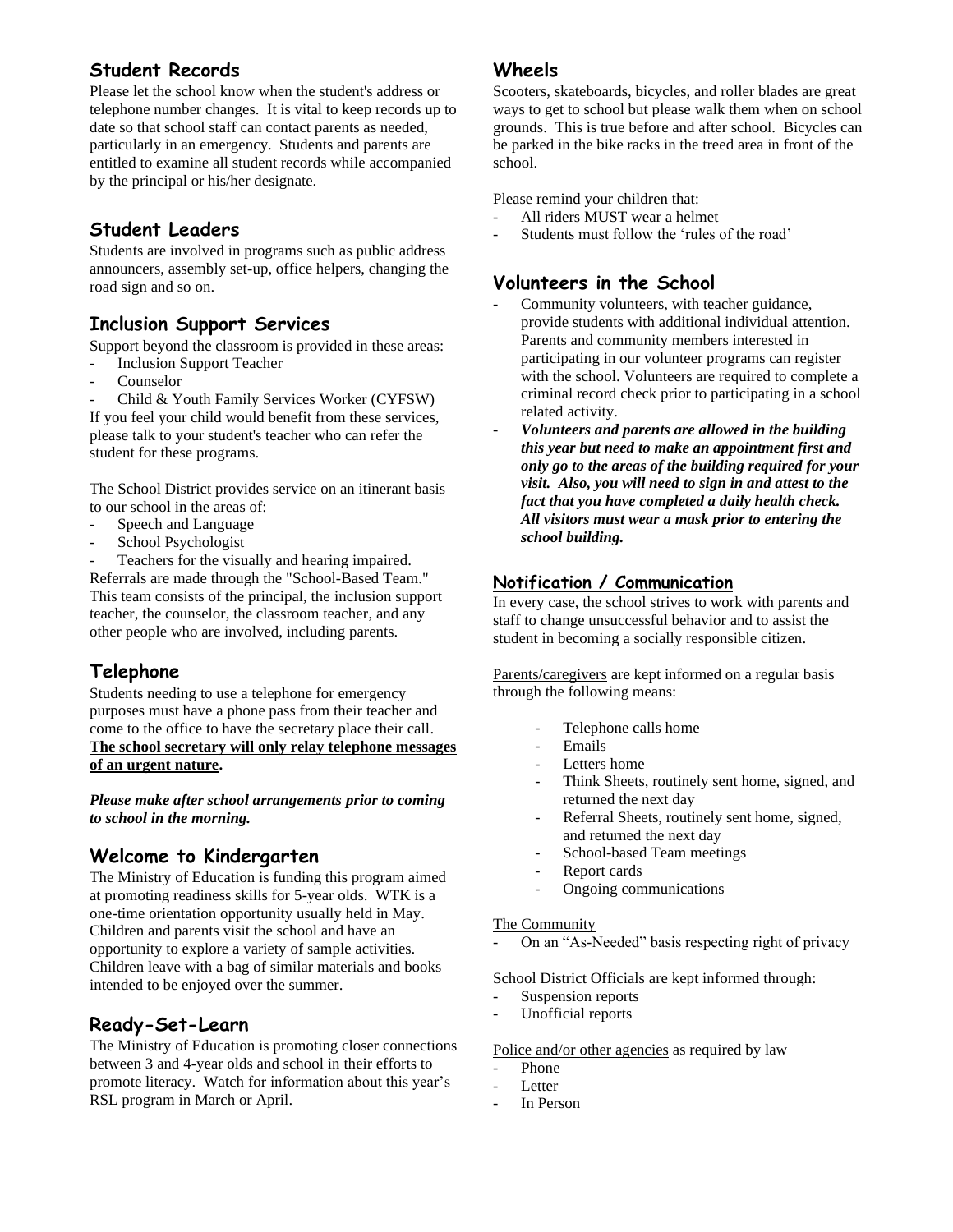# **The Gabriola Way – Code of Conduct**

#### **Statement of Purpose:**

We at Gabriola Elementary strive to develop a safe, caring, inclusive and welcoming environment that promotes the rights and responsibilities of all who learn and work together, including community members.

This is a living document in that students, staff and parents participate in reviewing and further developing this document as it reflects our changing needs. The "Gabriola Way" is an integral part of our school life and is actively taught in classrooms. **School Gatherings will be held virtually until further notice.** Behaviour is monitored by data collection of "Think" sheets filled out by the principal to see if the teaching and student learning is having a positive impact on our student body.

The *Nanaimo Ladysmith Public Schools 2.10 Inclusion Policy* is based on the principles of respect, acceptance, safety and equity. It "affirms a learning environment that reflects diversity, inclusivity and equity is essential in supporting the highest level of individual growth and achievement."

#### **Reference to the BC Human Rights Code**

The *BC Human Rights Code* states that three of its purposes are to:

"(a) foster a society in British Columbia in which there are no impediments to full and free participation in economic social political and cultural life of British Columbia (b) promote a climate of understanding and mutual respect where all are equal in dignity and rights.

(c) to provide a **means of redress** for those persons who are discriminated against contrary to this Code." It further states 8 1 (b) a person must not "discriminate against a person or class of persons regarding any accommodation, service or facility customarily available to the public because of the race, colour, ancestry, place of origin, religion, marital status, family status, physical or mental disability, sex, sexual orientation, gender identity or expression, or age of that person or class of persons." The *Safe Caring and Orderly Schools: A Guide* states, schools should be places where students are free from harm, where clear expectations of acceptable behaviours are held and met, and where all members feel they belong.

NLPS Inclusion Policy states that all members of our school community "have the right to expect that policies, procedures, programs and communications are inclusive and respectful"

Administrative Procedure that support the school Code of Conduct include:

- AP 312 Harassment, Intimidation, Bullying and Discrimination
- AP 344 Code of Conduct
- AP 345 Student Suspension
- AP 347 Sexual Orientation and Gender Identity
- AP 250 Honouring Diversity and Challenging Racism

#### **Code of Conduct Expectations**

The Gabriola Way is about expecting that students will demonstrate socially responsible behaviours that reflect respect and safety at school and while attending a school function at any location.

Accepted Behaviour refers to socially responsible behaviours that help to make the school a safe, caring and inclusive environment including:

- Contributing to the school community
- Solving problems in peaceful ways
- Valuing diversity
- Defending human rights
- Speaking up and reporting incidents that demean others or threaten the personal or emotional safety of individuals or groups
- Foster the growth and responsibility of respectful interactions with students, staff and community members and other's property

#### **All learners in our school strive to follow and understand the following belief statement:**

#### **Try your Best, Get better each day, Do the right thing It's the Gabriola Way**

Unaccepted Behaviour refers to behaviour that interferes with the safe and orderly environment of the school, either person-to-person basis or through social media, including, but not limited to:

- Engaging in incidents of harassment, intimidation, bullying or discrimination
- Interfering with the learning or orderly environment of the school or function
- verbal threats of harm, swarming
- Illegal acts such as: theft or damage to property, possession or distribution of an illegal or restricted substance, possession, use of a weapon, or physical violence

AP 344 - Code of Conduct states: "Students with identifiable special needs might be unable to comply with a code of conduct due to having a disability of an intellectual, physical, sensory, emotional or behavioural nature. Such students may require special consideration in the selection of appropriate forms of intervention to ensure that they are not subject to disciplinary or intervention measures as a direct or indirect consequence of having a special need."

Staff believe that all children at Gabriola Elementary School want to work and play in a safe, respectful, caring, positive environment. Most children at the school do an excellent job of demonstrating these behaviors and modeling them for others.

#### **Rising Expectations**

There is a progression of expectations held for students as they become older, more mature and move through successive grades. The expectations are educative,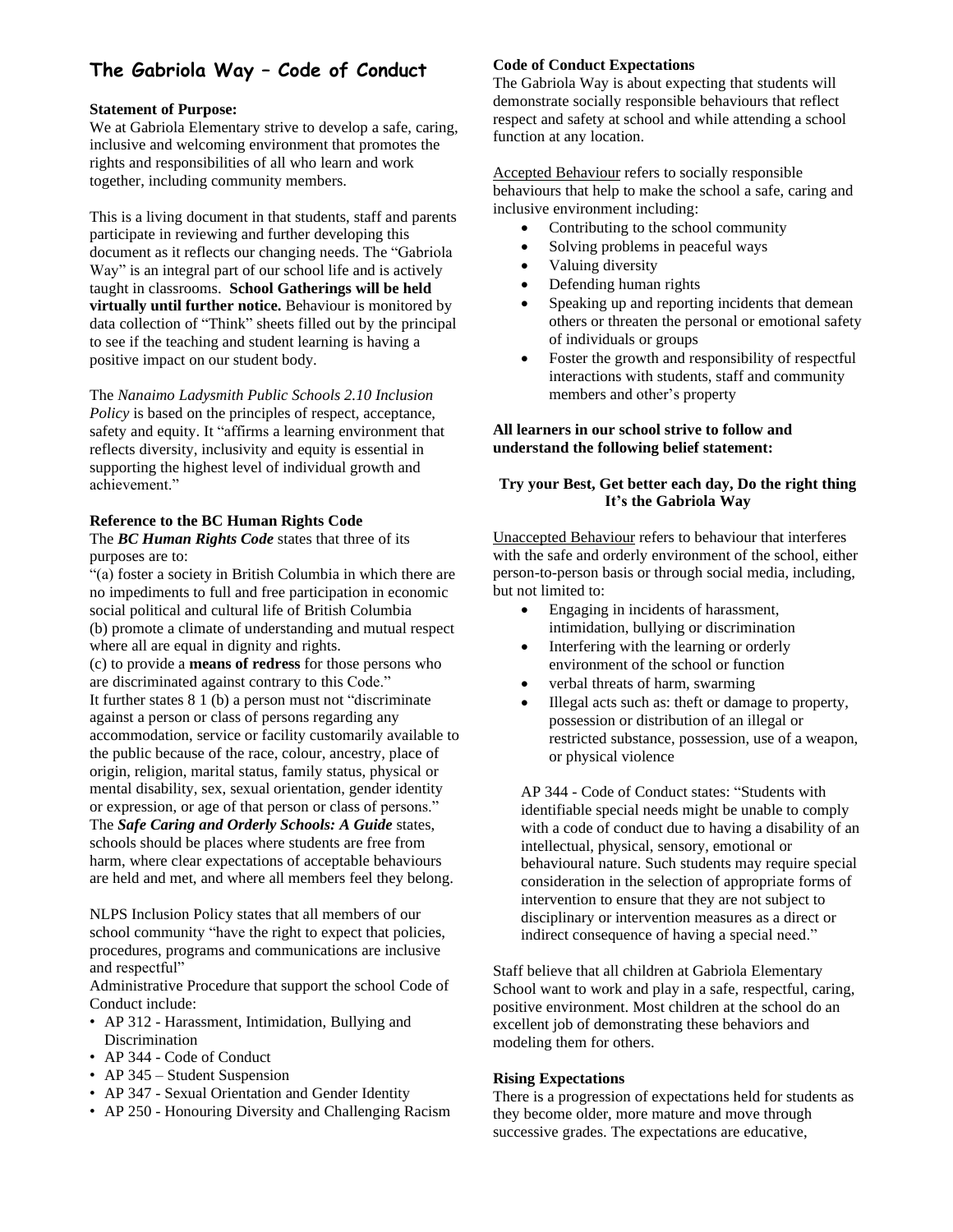preventative and allow for many opportunities to teach the same social skill in a variety of ways.

#### **Consequences**

NLPS Inclusion Policy states:

"The Board expects that all students, staff, and members of our school communities will adhere to a code of conduct that is educative, preventative and restorative in practice and response"

#### **1. Restorative Practices**

- focus on creating conditions for students to learn self-discipline, fix mistakes and return to the group/class/school strengthened
- address the needs of those who have been harmed
- encourage the students, as often as possible, to participate in the development of meaningful, interventions through discussion or mediation to replace, repair or make "good" what has been taken, damaged, destroyed and/or defaced
- responses to the harm are meaningful in addressing the needs of all involved
- help students reclaim their self-esteem through self-evaluation, personal effort and restitution
- provide opportunities to model leadership
- emphasize the importance of positive relationships in building community and, speak to the obligation we all have to each other to move towards wholeness, restoration and belongingness

Participating in a meaningful consequence may include:

- a 'do over' opportunity
- "Think" sheets with staff
- face to face meetings with staff to address the harm done
- group or classroom circles to restore equity, balance and respect
- an act of service to make a positive contribution to the class, school or community
- school/community support to learn and practice problem solving or conflict resolution strategies
- reflective/think process that includes the opportunity to create a plan to restore the harm done
- restorative practices involving families of those harmed and doing the harm

#### **2. Student Suspension**

Discipline measures used with students should be viewed in the context of helping students achieve intellectual and social development. The purpose of suspension, or any other discipline strategy, should be to meet these provincial goals and to develop selfreliant adults. *Focus on Suspension BCEd* 

Suspension is one strategy in a more complex problem-solving process designed to support the student in changing inappropriate behaviour. Used judiciously, suspension can have positive effects, including:

- ensuring safety for everyone in the school community
- assigning clear consequences for a range of serious breaches of code of conduct
- providing the time for planning support for behaviour change
- promoting collaboration among family, school, and other community services to solve problems

To be equitable, consequences may vary from student to student where the misconduct appears to be similar. Intervention must be appropriate to the student's age, maturity, needs, exceptionalities, extenuating circumstances and the nature of previous intervention taking in consideration of the needs of the school.

#### Refer to **AP 344 Student Suspension**

#### **Notification**

School administration may advise other parties or agencies of serious breaches of the code of conduct depending on the severity and/or frequency of misconducts and the impact on others and/or the school community. Illegal acts will be reported to the RCMP and/or District Administration to develop a safety plan that will include the components of education, prevention, and restorative action.

#### **Technology**

Students will have the privilege of using technology (computers, iPads, Smartphones) throughout the year. The technology you will engage with will be used as a tool to showcase your learning in unique and differentiated ways. Technology is not a toy; it is a tool to help you learn. You will be responsible for reading, understanding and following the technology user expectations listed below: *I will use technology in a safe and respectful manner. This means:*

- I will have clean hands and a clean workspace when using technology.
- I will not have food or drink near any device I use.
- I will use both hands and never run when I carry and transport technology.

#### *I will follow teacher instructions while using technology. This means:*

- I will only use Apps and educational websites I am asked to visit.
- I will not adjust, move or delete any software, apps or files on any of the technology I use.
- I will not alter or modify anyone's work except my own.
- I will not participate in email, text messaging or any social media activities without teacher permission.